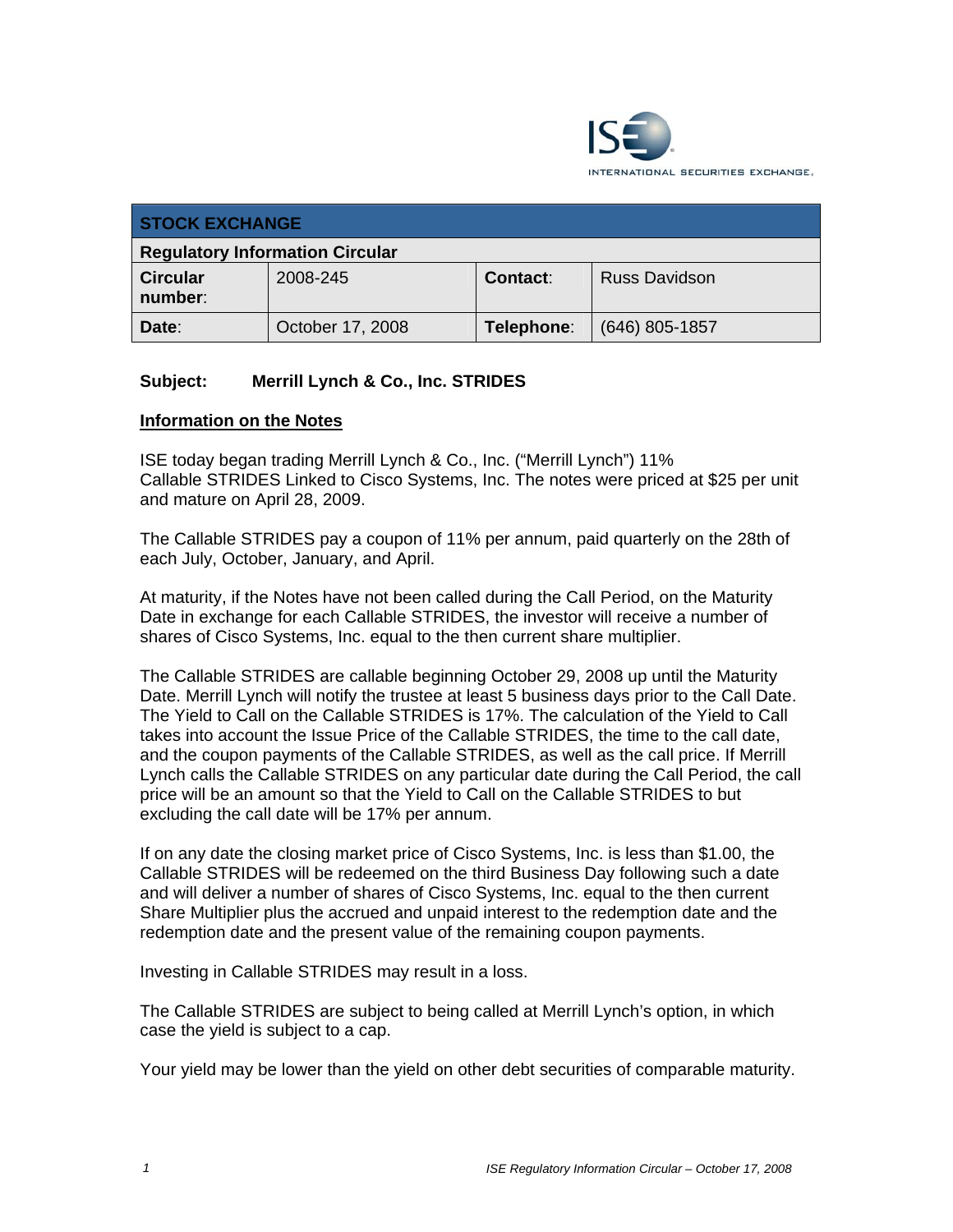The return may be limited and will not be identical to the return of owning the Deliverable Shares.

Many factors affect the trading value of the Callable STRIDES; these factors interrelate in complex ways and the effect of any one factor may offset or magnify the effect of another factor.

Amounts payable on the Callable STRIDES may be limited by state law.

The Underlying Company has no obligations relating to the Callable STRIDES and no diligence has been performed with respect to the Underlying Company.

Callable STRIDES holders are not entitled to stockholder's rights.

Purchases and sales of the Deliverable Shares by Merrill Lynch and their affiliates may affect your return.

Potential conflicts of interest could arise.

Tax consequences are uncertain.

Trading in the shares on ISE is on a UTP basis and is subject to ISE equity trading rules. The shares will trade from 9:00 a.m. until 4:00 p.m. Eastern Time. Equity Electronic Access Members ("Equity EAMs") trading the shares during the Pre-Market Session are exposed to the risk of the lack of the calculation or dissemination of underlying index value or intraday indicative value ("IIV"). For certain derivative securities products, an updated underlying index value or IIV may not be calculated or publicly disseminated in the Pre-Market hours. Since the underlying index value and IIV are not calculated or widely disseminated during Pre-Market hours, an investor who is unable to calculate implied values for certain derivative securities products during Pre-Market hours may be at a disadvantage to market professionals.

Equity EAMs also should review NASD Notice to Members 03-71 for guidance on trading these products. The Notice reminds members of their obligations to: (1) conduct adequate due diligence to understand the features of the product; (2) perform a reasonable-basis suitability analysis; (3) perform customer-specific suitability analysis in connection with any recommended transactions; (4) provide a balanced disclosure of both the risks and rewards associated with the particular product, especially when selling to retail investors; (5) implement appropriate internal controls; and (6) train registered persons regarding the features, risk and suitability of these products.

**This Regulatory Information Circular is not a statutory Prospectus. Equity EAMs should consult the Trust's Registration Statement, SAI, Prospectus and the Fund's website for relevant information.**